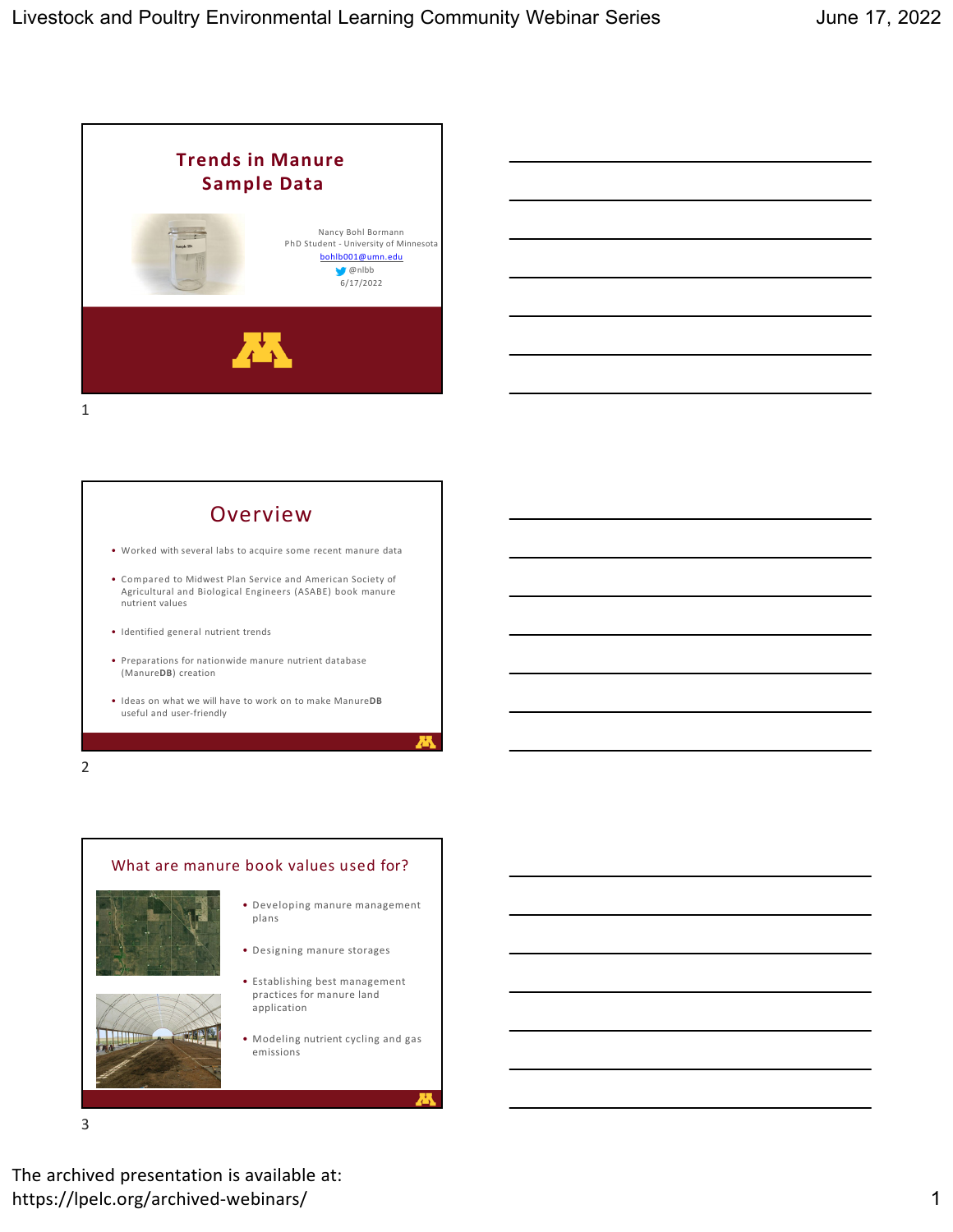



Preliminary Lab Data • Five laboratories – Over 127,000 samples! • Samples from 2012‐2021 • Sorted between liquid and solid • Divided into four main livestock groups – Beef – Dairy – Poultry – Swine

6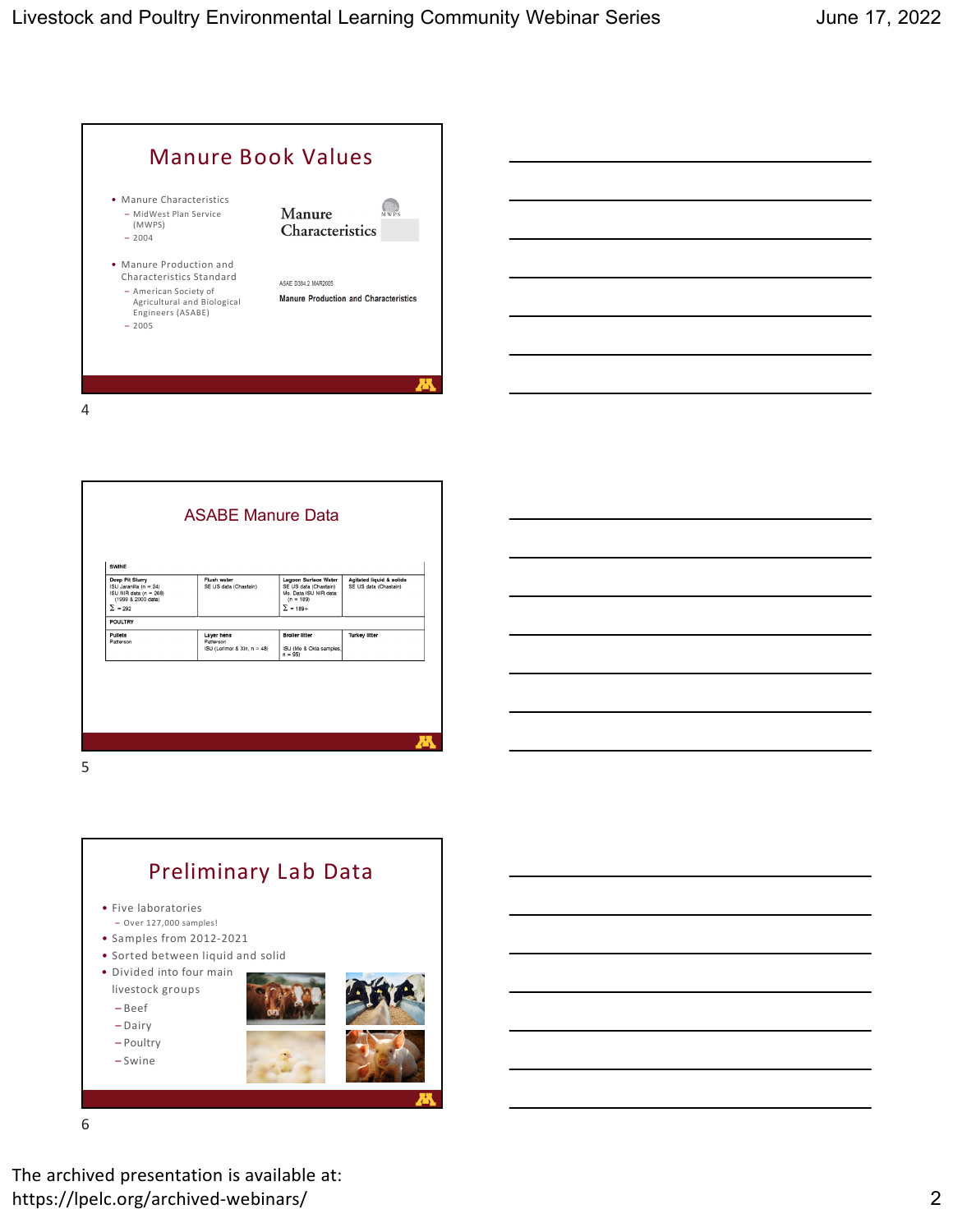







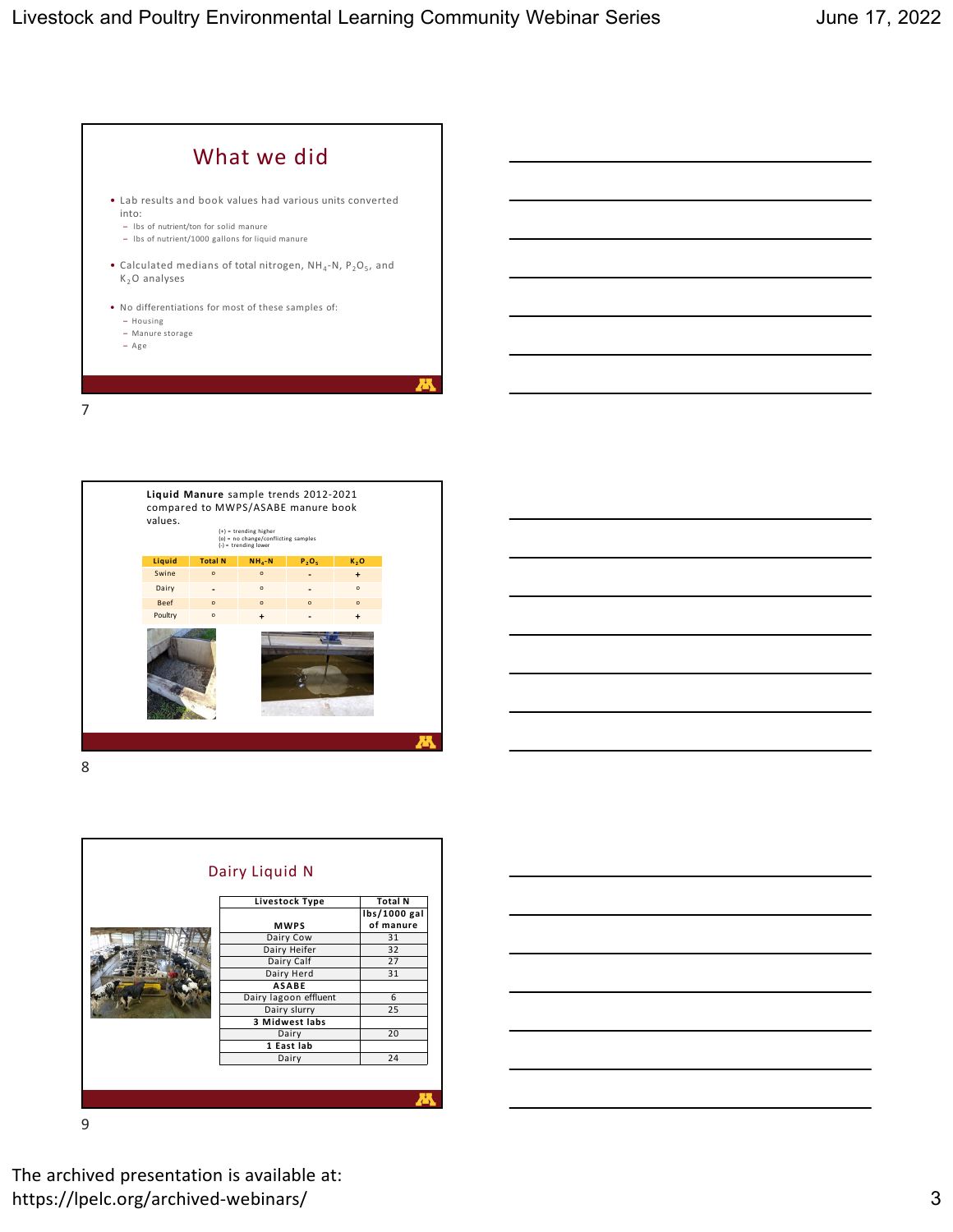





11



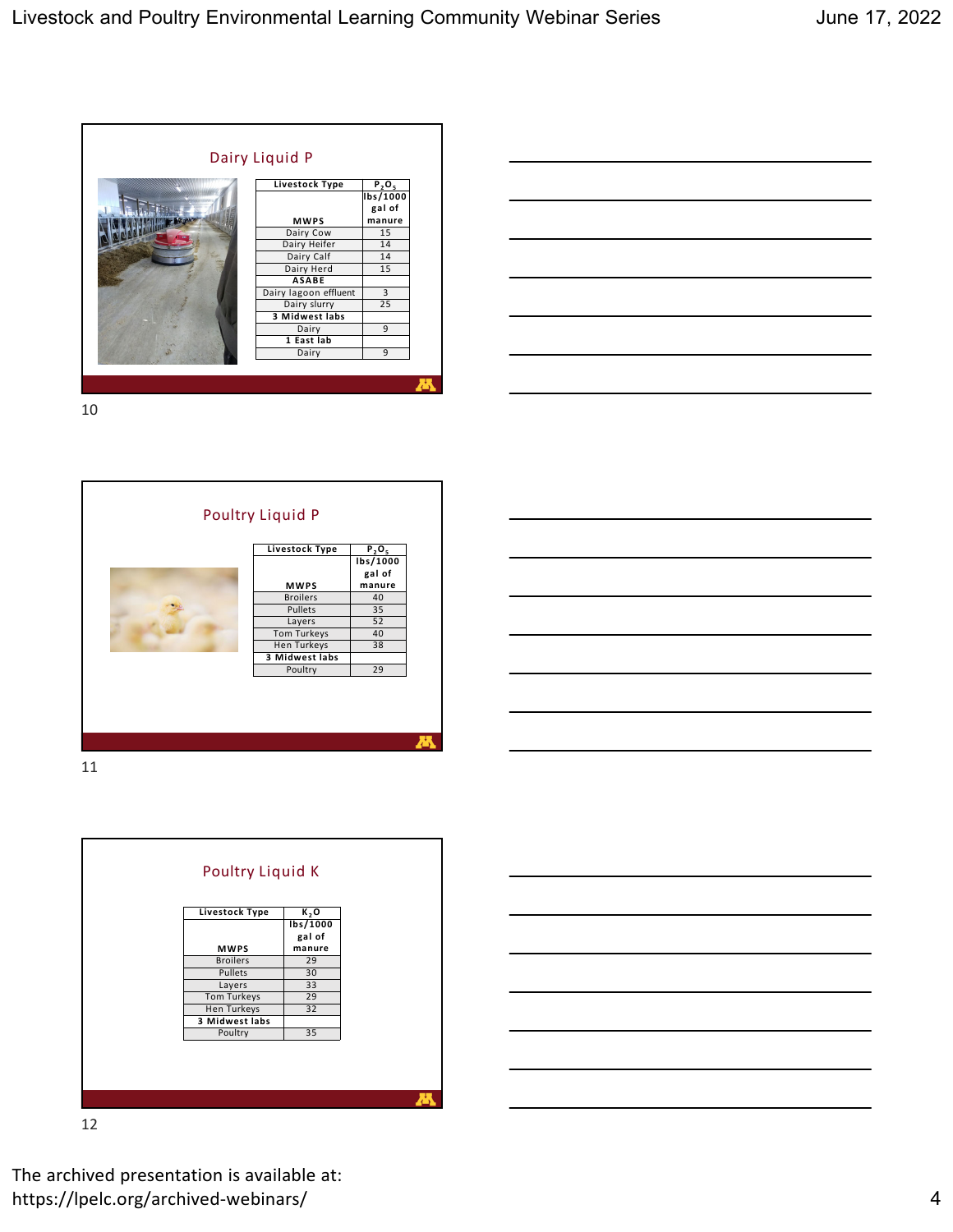



| Livestock Type<br><b>MWPS</b> | $P_2O_5$<br>lbs/ton of<br>manure |
|-------------------------------|----------------------------------|
| Swine Farrowing               | 6                                |
| Swine Nursery                 | 8                                |
| Swine Grow-Finish             | 9                                |
| Swine Breeding-Gestation      | $\overline{7}$                   |
| Swine Feeder Pig              | $\overline{7}$                   |
| Swine Farrow-Finish           | 8                                |
| 3 Midwest labs                |                                  |
| Swine                         | 18                               |
| 1 East lab                    |                                  |
| Swine                         | 20                               |

14



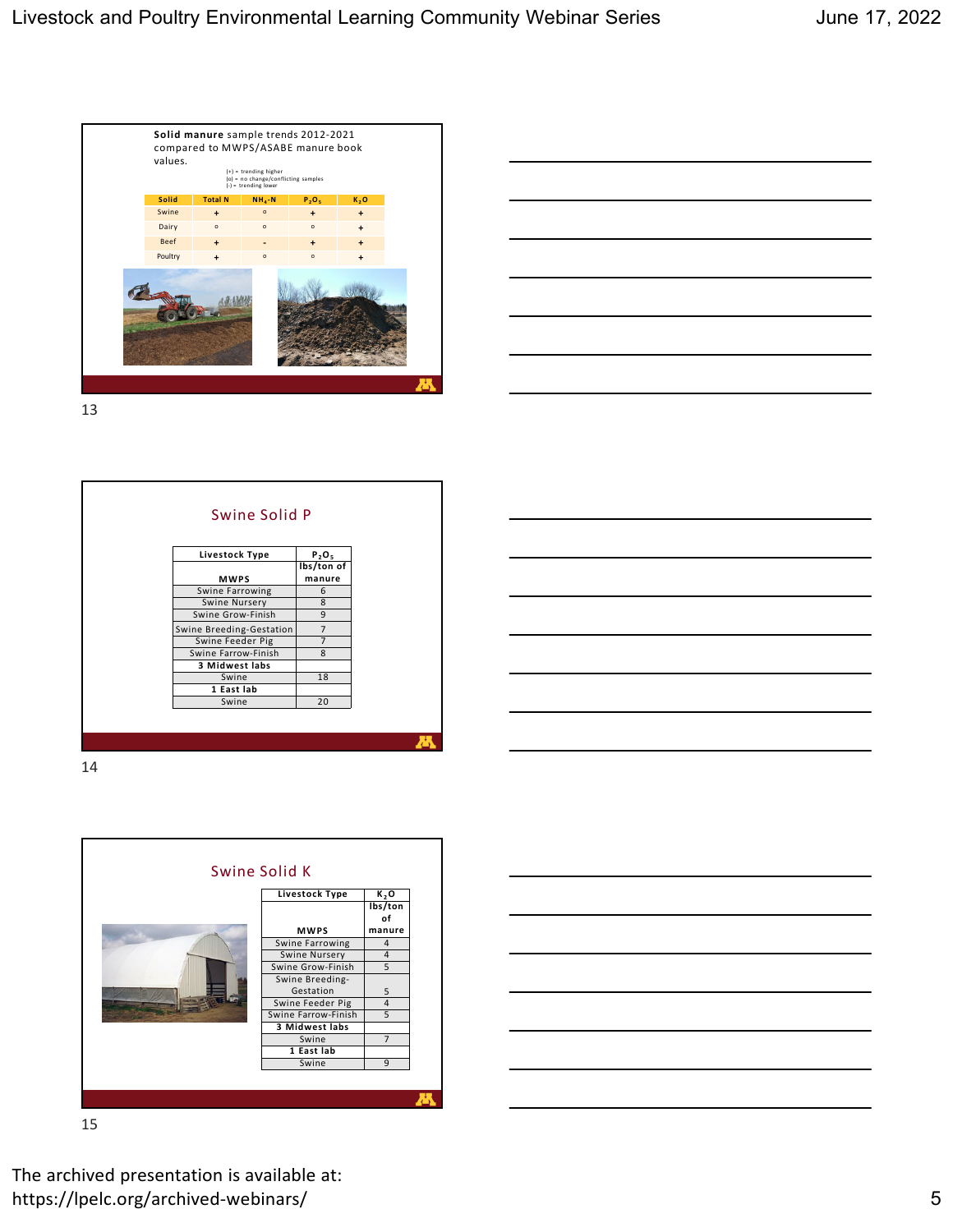



| Livestock Type          | K,O                  |
|-------------------------|----------------------|
| <b>MWPS</b>             | lbs/ton of<br>manure |
| <b>Broilers</b>         | 36                   |
| Pullets                 | 27                   |
| Layers                  | 26                   |
| Tom Turkeys             | 30                   |
| <b>Hen Turkeys</b>      | 30                   |
| <b>ASABE</b>            |                      |
| Poultry Leghorn Pullets | 27                   |
| Poultry Leghorn Hen     | 31                   |
| Poultry Broiler Litter  | 33                   |
| Poultry Turkey Litter   | 30                   |
| 3 Midwest labs          |                      |
| Poultry                 | 37                   |
| 1 East lab              |                      |
| Poultry                 | 40                   |

What we have learned • Most samples have minimal descriptions beyond species of animal and little is known about storage types. – Age, nutrition, housing, manure handling and storage all can affect these nutrient levels

> • Standardizing laboratory methods/units/terminology for manure samples will be important as we work to increase the number of laboratories and data in ManureDB.



18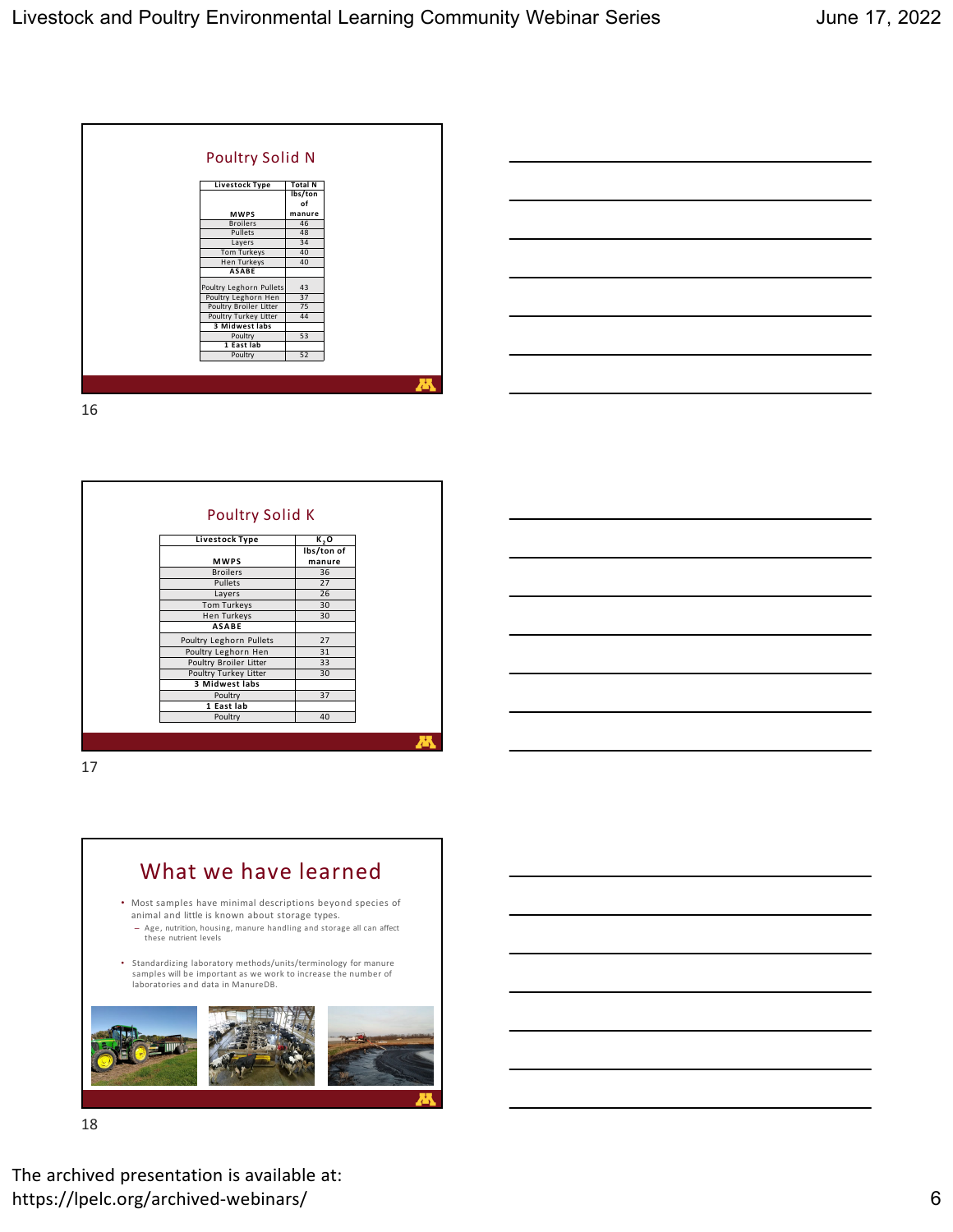